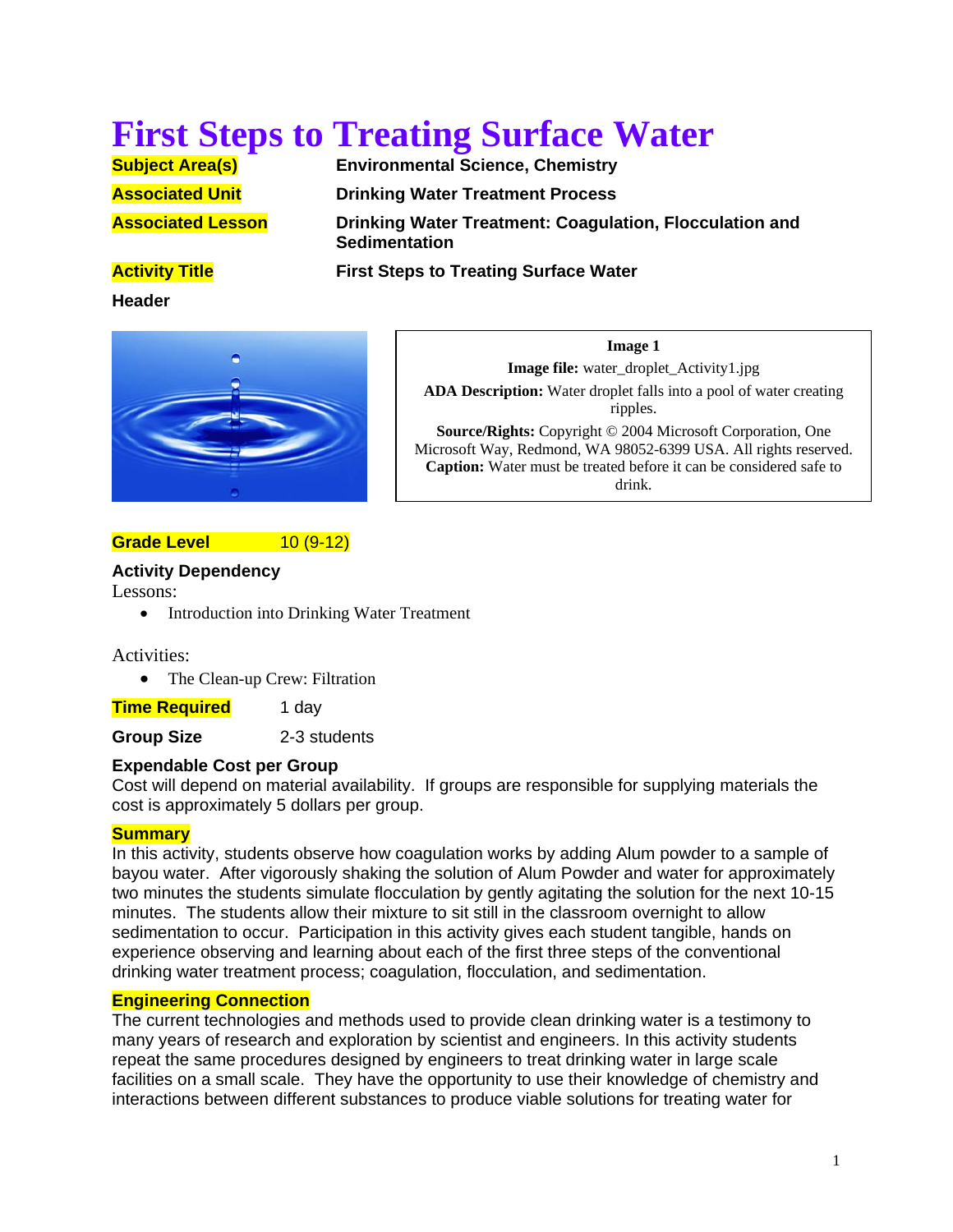drinking. Additionally, engineering technologies that have been developed by engineers for the purpose of drinking water treatment are introduced and briefly discussed.

# **Engineering Category** = #2

Choose the category that best describes this activity's amount/depth of engineering content:

- 1. Relating science and/or math concept(s) to engineering
- 2. Engineering analysis or partial design
- 3. Engineering design process

#### **Keywords**

coagulation, drinking water treatment, flocculation, sedimentation, surface water treatment

#### **Educational Standards**

# *National and State*

Texas,science, 2009, Environmental Systems 5(B): Identify source, use, quality, management, and conservation of water.

Texas, science, 2009, Chemistry 10(F): Investigate factors that influence solubilities and rates of dissolution such as temperature, agitation, and surface area.

#### *ITEEA Educational Standard(s)*

ITEEA, Standard 9, Grades 9-12, K. A prototype is a working model used to test a design concept by making actual observations and necessary adjustments.

ITEEA, Standard 15, Grades 9-12, M. Conservation is the process of controlling soil erosion, reducing sediment in waterways, conserving water, and improving water quality.

#### **Pre-Requisite Knowledge Learning Objectives**

After this activity, students should be able to:

- Identify the sources of our drinking water.
- Explain the drinking water treatment process from source to sedimentation.
- Describe factors that affect the rate of interaction between the coagulant and dissolved particles during flocculation.
- Evaluate the effectiveness and importance of the conventional drinking water treatment process.

#### **Materials List**

Each group needs:

- Masking tape
- Marker/Pen
- 2-Liter Bottle w/ cap
- 1.5 Liter's Bayou water or water with a high turbidity
- 1/8 tsp. Alum
- pH test strip
- Safety Equipment: Goggles, Apron (optional)
- Notes and Activity Guide (attached)

Teacher needs:

- 1 Balloon
- Measuring spoon (1/8 teaspoon) for the Alum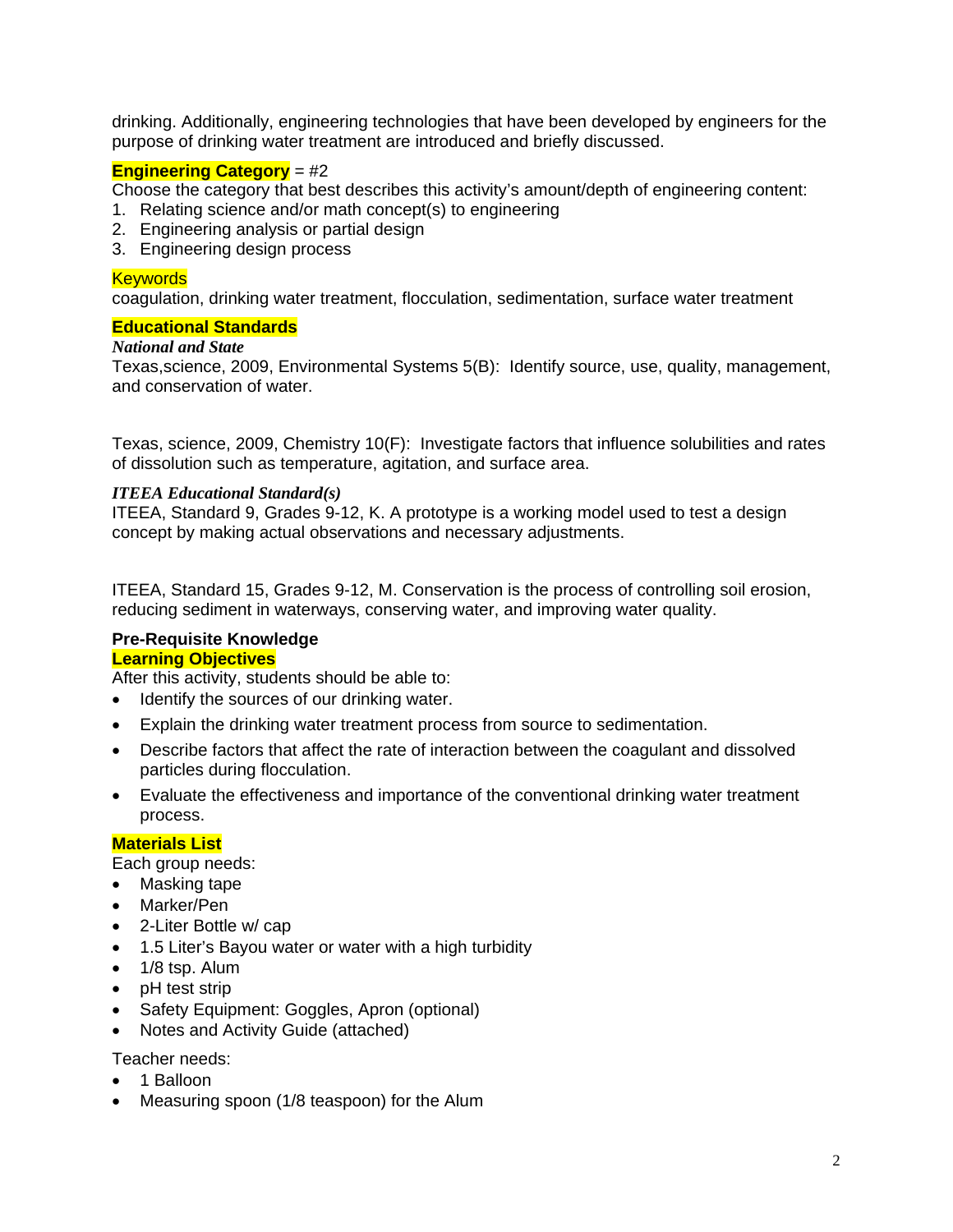- Container that can hold and dispense 1.5 liters of test water to each group (groups of 2-3)
- Spetrometer (for measuring turbidity)
- Kim wipes
- Spectrometer Test Tubes

#### **Introduction / Motivation**

(Have Drinking Water Treatment Process PowerPoint Presentation ready: Start at slide 18- Drinking Water Treatment Processes: Coagulation, Flocculation, and Sedimentation)

(Teacher holds up a bottle of the un-treated bayou water) Who thinks it would be safe to drink this water? What observations lead you to decide if it was safe to drink the water in the bottle? Have you ever given any thought to where the clean, drinkable water that flows from your tap originates? Does it look anything like this water? In truth, the water that readily pours from your tap could look identical to the water in this bottle but it is not clean, clear and safe to drink until it goes through a treatment process. There are many water treatment plants around the world which purify millions of gallons of water a day from lakes, rivers, and reservoirs to be used for drinking and other purposes.

How can these treatment plants take dirty water and make it safe enough to drink? Scientists and engineers have developed a method for treating water that we will call the conventional drinking water treatment process because it's the most common and widely accepted process. It consists of six main steps: coagulation, flocculation, sedimentation, filtration, disinfection, and finally storage. In today's activity we will be focusing on the first three steps of the process.

(Teacher follows the Drinking Water Treatment Process PowerPoint to introduce the first three stages of water treatment and the activity procedure.)

What is static electricity? (Teacher statically charges a balloon and sticks it to the wall) What does this have to do with water treatment? The first stage of water treatment is called coagulation in which a chemical is added to destabilize the particles in water. Water particles naturally have a negative charge which creates a repulsive force between them. If Aluminum or Iron is introduced the repulsive forces between particles is eliminated and they stick together; much like the balloon sticks to the wall. After coagulation the water is slowly mixed to allow for flocculation. Flocculation is the second stage of the treatment process and is designed to maximize collisions between the destabilized particles to form flocs or clumps of particles. The water will spend about 30 minutes to an hour in the flocculation basin before it is moved along to the third stage of the treatment process known as sedimentation. During sedimentation the water is slowed down to allow the flocs to settle to the bottom before the supernatant is passed on to the filtration, disinfection, and storage stages. By the end of today's activity we will be able to repeat and explain the purpose of each of the first three stages of the drinking water treatment process.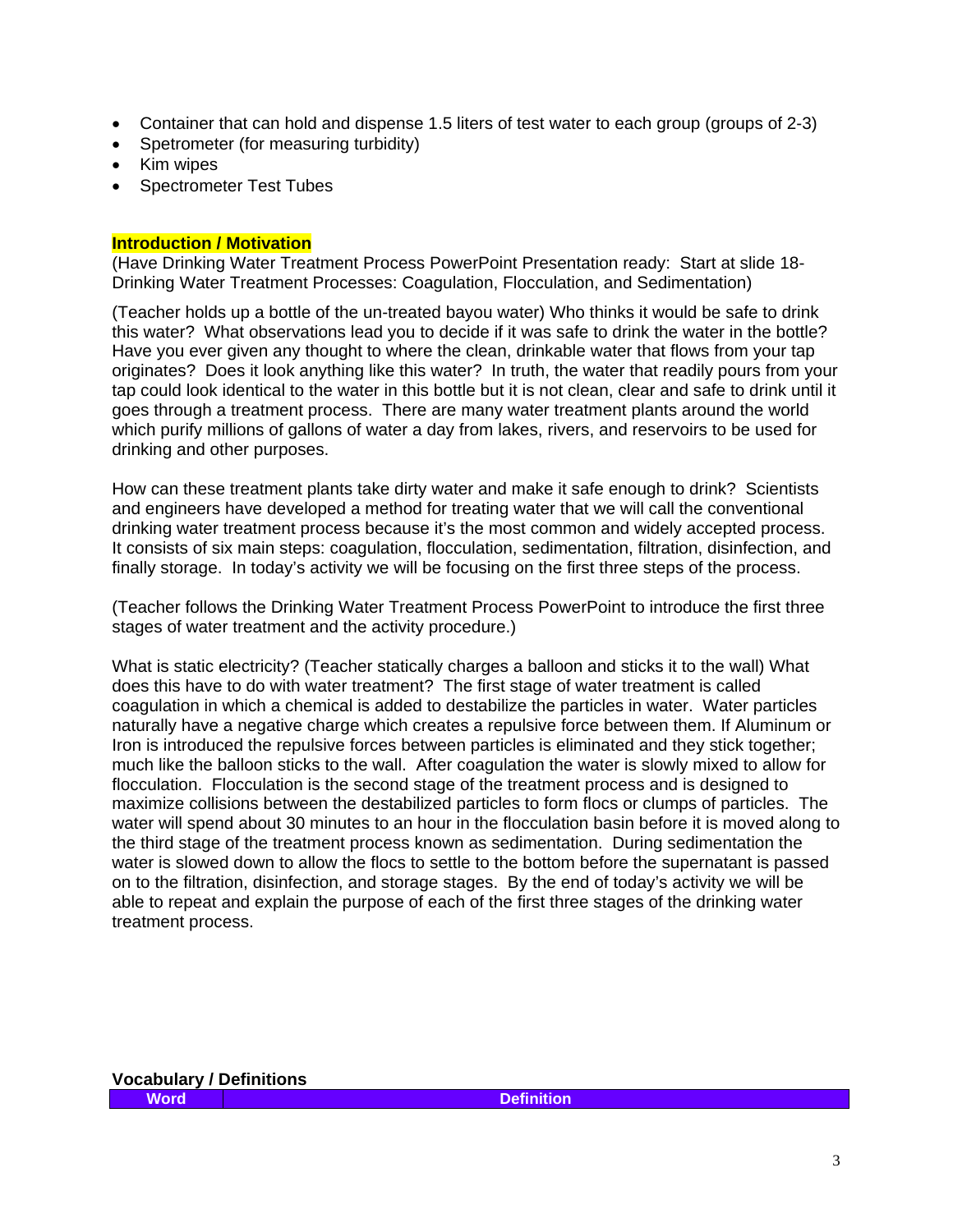| coagulation   | adding chemical agents to destabilize the particles in water            |
|---------------|-------------------------------------------------------------------------|
| flocs         | groups of particles that collide and stick together during flocculation |
| flocculation  | mixing the water to allow the particles to collide and form flocs       |
| sedimentation | keep the water calm and allow the flocs to settle to the bottom         |
| turbidity     | measure of the amount of light scattering particles in solution         |

# **Procedure**

# **Before the Activity**

- Gather bayou water or water from a source with high turbidity
- Make sure the water is easily transferrable from the storage container to 2-Liter bottle during the activity
- Gather all other materials: balloon, 2-Liter bottles w/ cap, Alum Powder, measuring spoon, markers, masking tape, spectrometer, kim wipes, pH test strips, and spectrometer tubes.
- Make copies of the Drinking Water Treatment Notes and Activity Guide (one per person)

# **With the Students**

- 1. Teacher starts with challenge question: Who thinks it would be safe to drink this water?
- 2. Teacher presents the section of the PowerPoint entitled Drinking Water Treatment Processes: Coagulation, Flocculation, and Sedimentation – Slides 18 to 30.
	- Student's complete fill in notes (Notes and Activity Guide WKS) as teacher presents (20 min).
- 3. Teacher explains how the spectrometer works and tests a sample of the untreated water. (Depending on the number of spectrometers and time available, it is best for the teacher to operate the spectrometer).
- 4. Teacher divides the class into groups of 2-3 (material availability may determine group size)
- 5. Students record the transmittance.
- 6. Teacher advances PowerPoint to slide 31.
- 7. Students follow directions on slide 31 and record observations on the Notes and Activity Guide.
- 8. Teacher continues advancing the slides and students continue to follow step-by-step instructions. Stop at slide 34.
- 9. Make sure students labeled their water sample and put their bottles in the pre-designated area as well as return all safety equipment.



#### **Figure 1**

**Image file:** unsafe\_drinking\_water\_Activity1.jpg

**ADA Description:** A young girl holding a bottle of unsafe, untreated water.

**Source/Rights:** By © Pierre Holtz - UNICEF, hdptcar from Bangui, Central African Republic (Unsafe drinking water 04) [CC-BY-SA-2.0

(http://creativecommons.org/licenses/by-sa/2.0)], via Wikimedia Commons

Url:http://commons.wikimedia.org/wiki/File:Unsafe\_drinking\_water\_04.jpg

**Caption:** Why is drinking water treatment so important? Water that is untreated, like the water in the picture, can contain multiple contaminants from many different sources.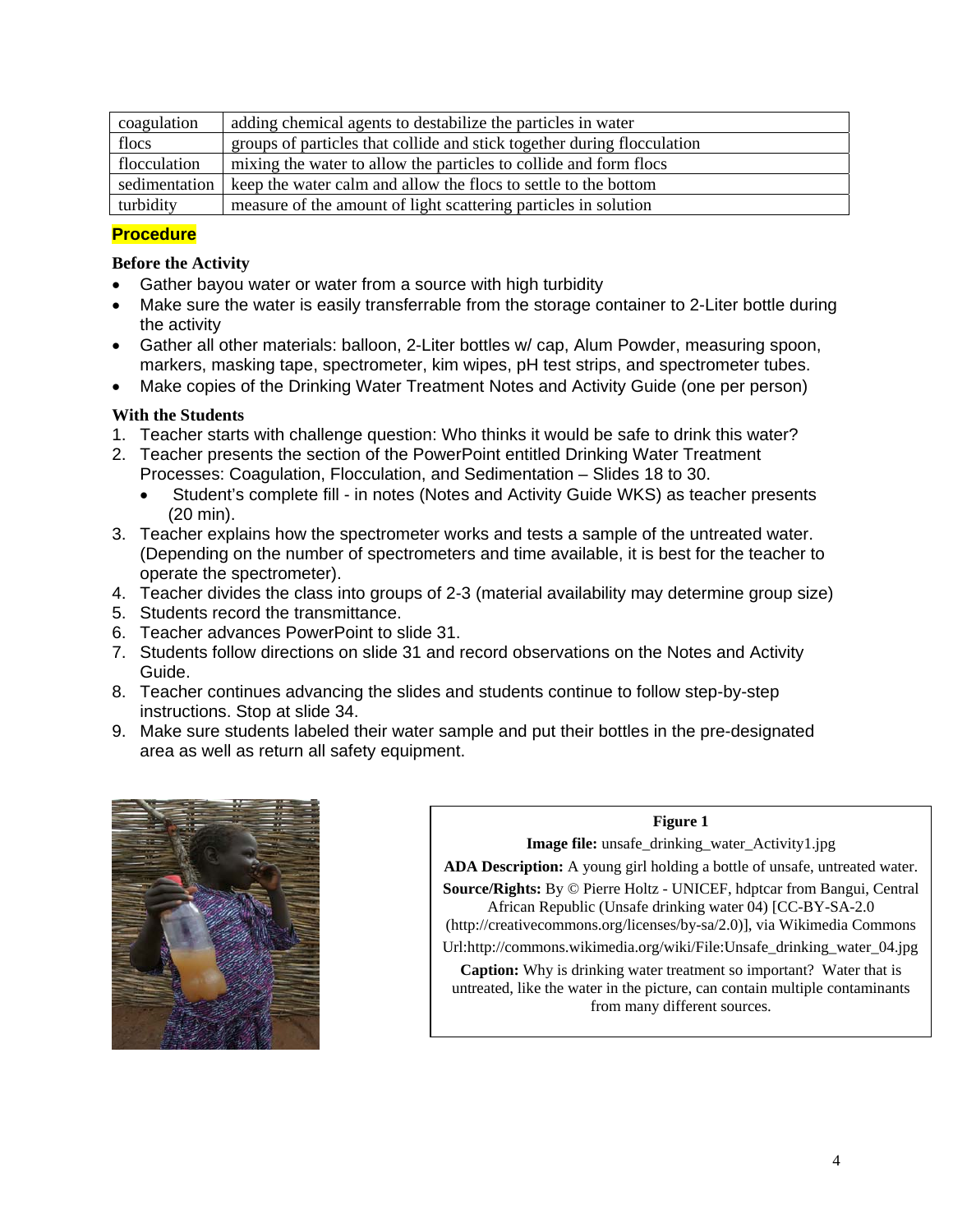# **Attachments**

Lesson2 guided notes and Activity1.docx

# **Safety Issues**

- Make sure students do not drink the water. At no point in the activity will the water be clean enough to safely drink.
- Water spills on the floor can create slipping hazard.
- Goggles and Apron are recommended.

#### **Troubleshooting Tips**

#### **Investigating Questions**

#### **Assessment**

#### **Pre-Activity Assessment**

*Brainstorming:* Challenge Question: Who thinks it would be safe to drink this water?

 The challenge question can first be open for class discussion but allow the students to discuss their answers to the class with more detail in their small groups.

#### **Activity Embedded Assessment**

*Lab Notation:* As the students participate in the activity they should be recording every step of the procedure with enough detail that it can be reproducible by another scientist.

- Students should record enough detail and accuracy in their lab documentation to submit a lab write-up at the end of the activity.
- *Lab Write-up:* This activity and assessment corresponds to the TeachEngineering Activity titled: The Clean-up Crew: Filtration. This lab write-up assessment can be completed separately or in conjunction with The Clean-up Crew: Filtration Activity but the student's methodology section should reflect both activities if completed in conjunction with each other. Following the activity the students will be asked to create an official lab write up including a background, methodology, and conclusion section.

*Write up Requirements:* 

 *General Requirements:*

- Each section of the paper needs to be at least one paragraph in length (Each paragraph should be minimum 5 sentences).
- Grammar and spelling should be correct.
- Typed or hand written in pen.
- (Optional) No use of personal pronouns.

*Background Suggestions:* 

- What percentage of Earth's water is usable for drinking water treatment and where does it come from?
- What are the pros and cons of using ground and surface water?
- What are the main types of water contaminants?
- What are some different techniques engineers and scientists have developed for treating water?
- Why is water treatment important?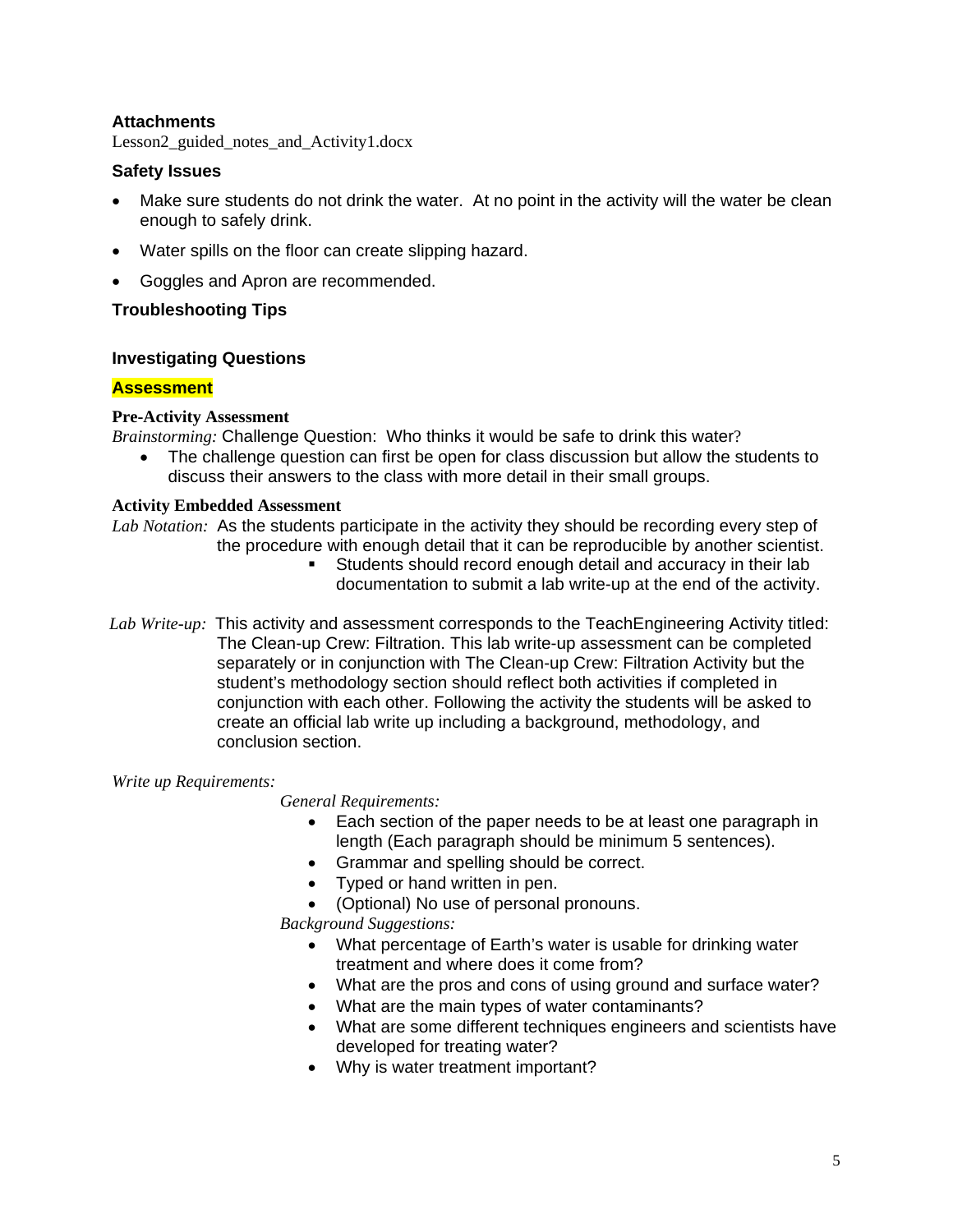*Methodology Suggestions:* 

- Use vocabulary when describing each step of the water treatment process.
- Include enough detail in each step of the procedure so that the reader could repeat the each step of the experiment exactly as the original.

*Conclusion Suggestions:* 

- Restate the hypothesis and describe whether or not it was supported or refuted.
- Discuss results (transmittance after completion of water treatment activity) and any limitations or successes that led to the irregular or expected outcome.

# **Post-Activity Assessment**

*Summative Assessment:* Following the completion of the TeachEngineering Unit: Drinking Water Treatment Processes the students will be given the attached summative assessment, Drinking Water Treatment Quiz.

# **Activity Extensions**

# **Activity Scaling**

- For lower grades,  $\qquad$ ?
- For upper grades, 1.

# **Additional Multimedia Support**

# **References**

**Other**

**Redirect URL** 

**Contributors** Brad Beless and Jeremy Ardner

# **Supporting Program**

University of Houston, National Science Foundation GK-12 and Research Experience for Teachers (RET) Programs

# **Acknowledgements**

# **Classroom Testing Information**

The testing for this curriculum was conducted individually on a paper test at the end of the unit. The test was given in May at Galena Park High School to 183 juniors and seniors.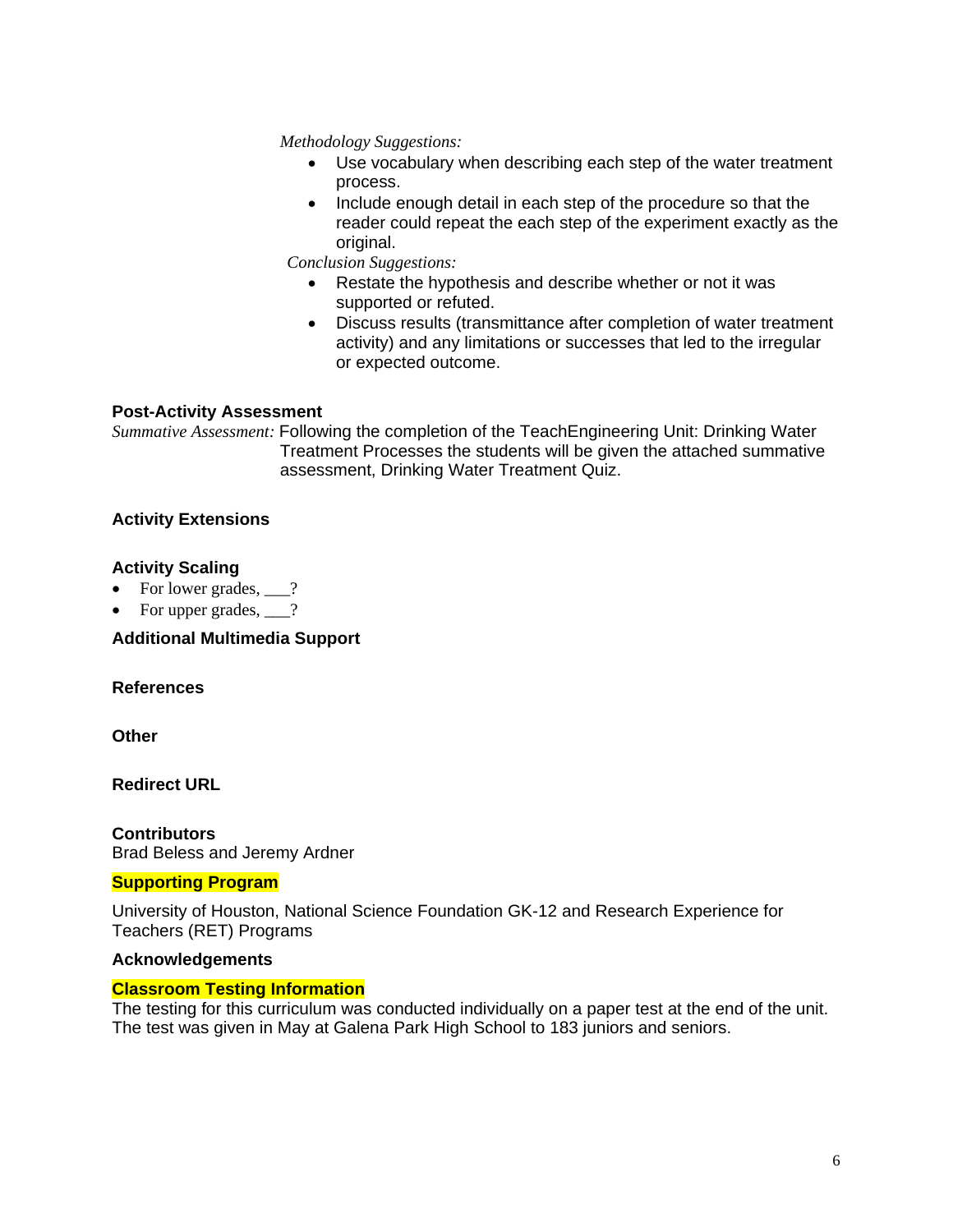# **Drinking Water Treatment Processes: Part 2**

# **Conventional Drinking Water Process**

| $-(1)$  | - Adding chemicals to destabilize the particles in water.            |                          |  |
|---------|----------------------------------------------------------------------|--------------------------|--|
| $-(2.)$ | - Mixing the water to allow the particles to collide and form flocs. |                          |  |
| $-(3.)$ | - Keep the water calm and allow the flocs to settle on the bottom.   |                          |  |
| $-(4.)$ |                                                                      |                          |  |
|         |                                                                      |                          |  |
| $-(5.)$ | - Adding a chemical agent (                                          | that kills any remaining |  |
|         | microorganisms.                                                      |                          |  |

# **Filtration**

# **What are filters made of?**

-Filters are most often made of \_\_\_\_\_\_\_\_ and possibly a \_\_\_\_\_\_\_\_\_\_\_\_\_\_\_\_\_\_. -The size of the sand is designed to create \_\_\_\_\_\_\_\_\_\_\_\_\_\_\_\_\_\_\_\_\_\_. are removed throughout the media filter and not just the \_\_\_\_\_\_\_\_\_\_. -The in the filters is called  $\blacksquare$ 

# **Three Mechanisms of Floc Removal**

-The three mechanisms of floc removal are \_\_\_\_\_\_\_\_\_\_\_\_, \_\_\_\_\_\_\_\_\_\_\_\_\_\_\_, \_\_\_\_\_\_\_\_\_\_\_\_\_.

# **Stages of Filtration**



# **Conventional Drinking Water Process (Review)**



Identify and describe each step in the process: